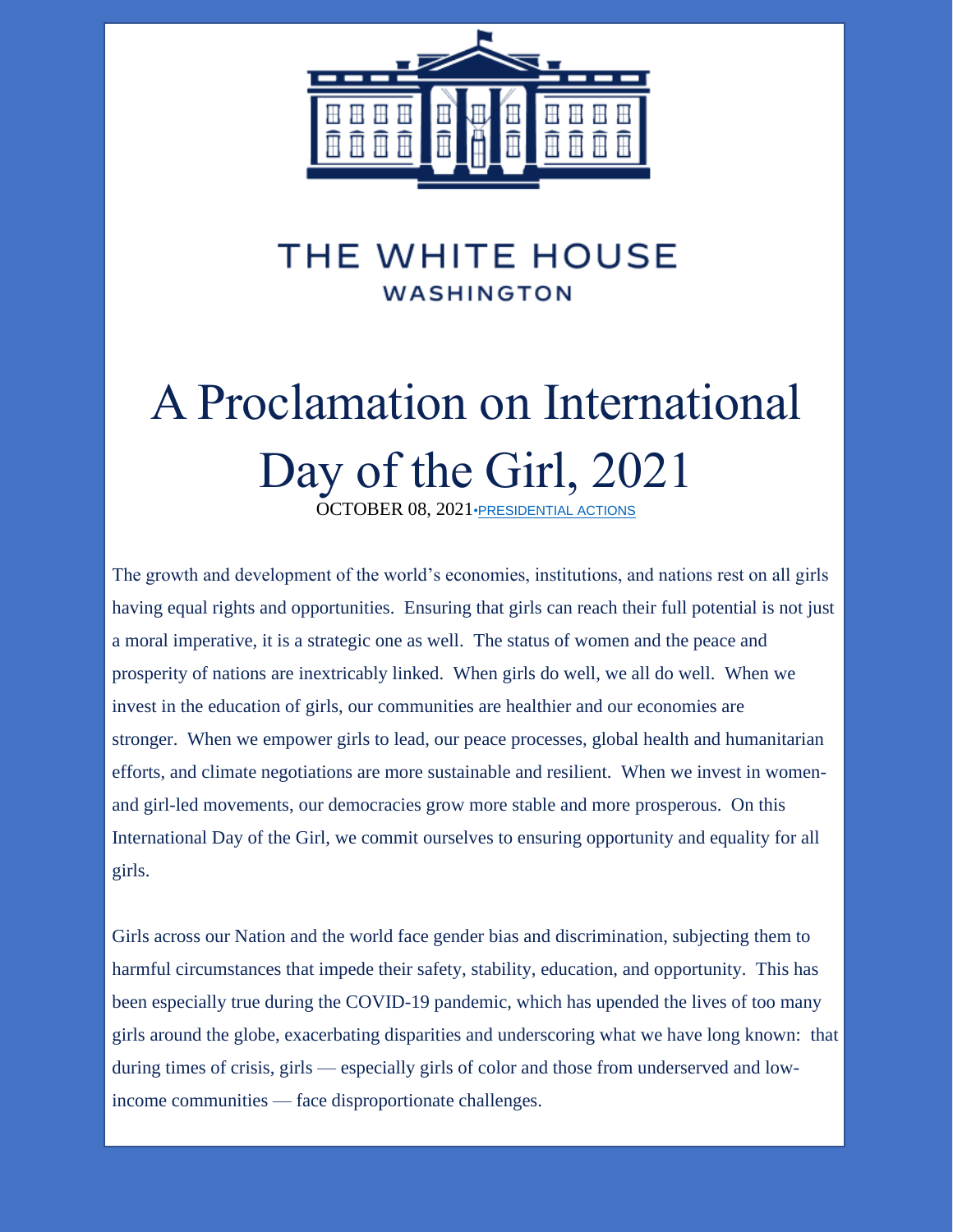

In the United States, girls contend with entrenched barriers to achieving gender equity. Despite Title IX protections, girls continue to lack equal opportunity and resources in education and leadership, and gender stereotypes continue to inhibit their participation in science, technology, engineering, and mathematics (STEM) education, undermining their access to the stable and good-paying jobs. Girls' education is further undermined by the threat of sexual assault, harassment, and other forms of gender-based violence, with 1-in-4 young women on college campuses today facing sexual assault. Girls of color and girls from underserved communities contend with additional longstanding disparities. Black girls experience disproportionate rates of school discipline and are overrepresented in our juvenile justice system. LGBTQI+ girls face elevated rates of gender-based violence and are subject to bullying, harassment, and online abuse. Transgender girls are increasingly excluded from sports and equal access to school facilities. Girls with disabilities face inequitable access to education.

Globally, girls confront persistent and structural barriers that impede their full participation. Even before the COVID-19 pandemic, 130 million girls across the world were not in school, and today, there are an additional 11 million girls who have been forced to stop their education, undermining future economic growth, health, and development. An estimated 33,000 girls are made to enter into child, early, or forced marriages every day, fueling an intergenerational cycle of poverty that is difficult to break. Girls face a range of other challenges, from harmful practices like female genital cutting to unintended pregnancy and from discriminatory laws and exclusion from civic and political processes to concerns about safety, harassment, and sexual assault. Too often, social norms that ascribe low value to girls' lives functionally limit their rights and opportunities across public and private life.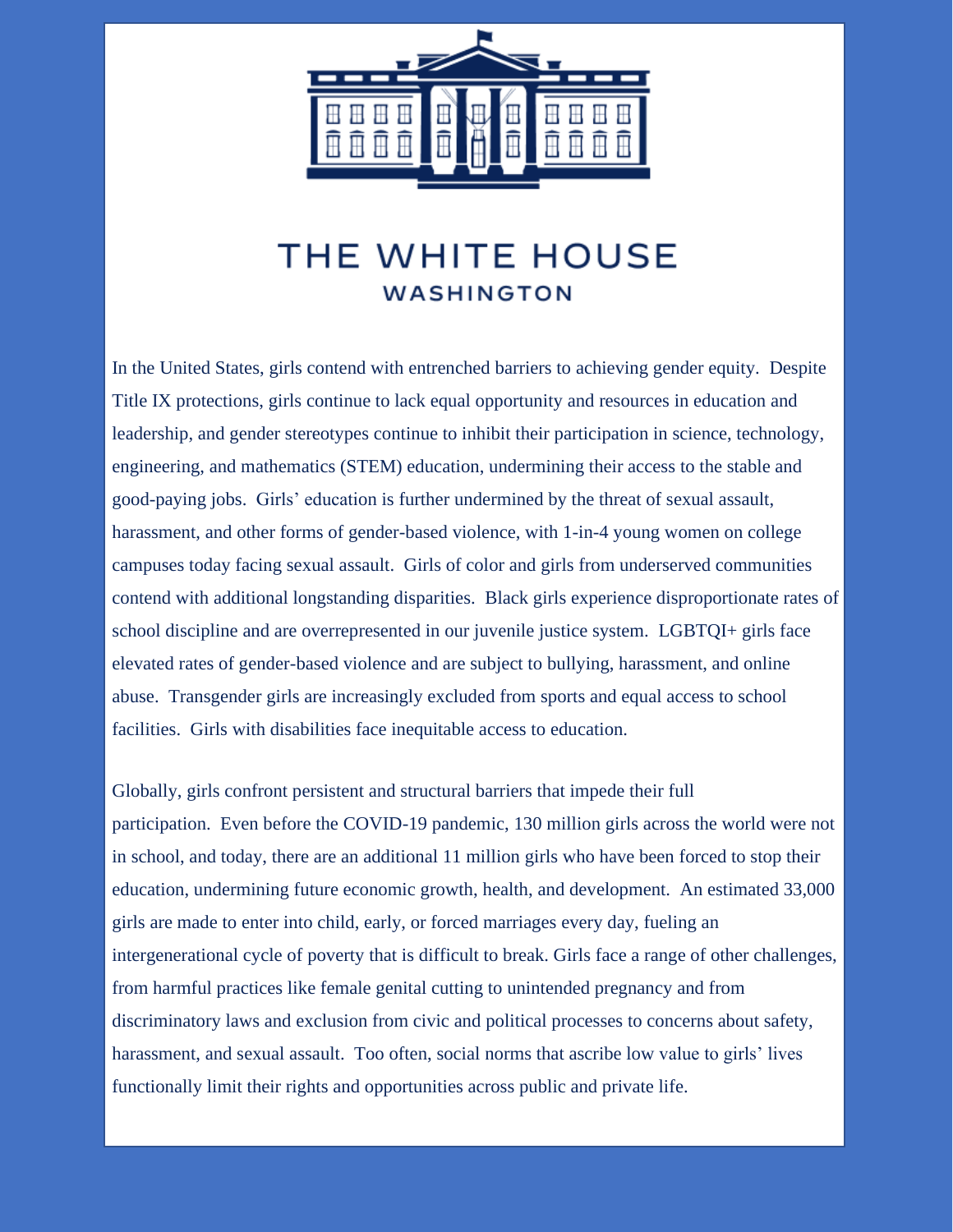

The COVID-19 pandemic has worsened preexisting public health, economic, political, and caregiving crises, which disproportionately impact girls worldwide. As health systems become more strained, girls face increased barriers to accessing basic health care. In many parts of the world, those who are part of vulnerable and marginalized communities continue to face challenges in accessing routine childhood immunizations, preventative screenings, and sexual and reproductive health services. As schools closed, caregiving burdens fell on girls across the globe, and girls were often significantly less likely to have access to the devices required for virtual schooling due to a global digital gender divide. Many countries have also reported a rise in rates of gender-based violence, both offline and online, including against female journalists, activists, and leaders who are being further excluded from critical rebuilding efforts. The mental health of girls — who already disproportionately face high incidence of reported anxiety and other mental health issues — is also suffering. We have also seen an increase in visits to emergency rooms of teenage girls across our Nation for reasons related to self-harm, including suicide attempts. An essential part of building back better must be elevating the status of girls as we address these shared crises.

On this International Day of the Girl, our Nation stands firmly and proudly in our commitment to protecting and advancing the rights of girls, in all their diversity, both at home and abroad. That is why, earlier this year, I signed an Executive Order to establish the White House Gender Policy Council and ensure a whole-of-government approach to advancing gender equity and equality. This month my Administration will release the first-ever United States Government National Gender Strategy, outlining our vision and our priorities to advance equal opportunity for people of all genders. From combating gender discrimination in education and preventing